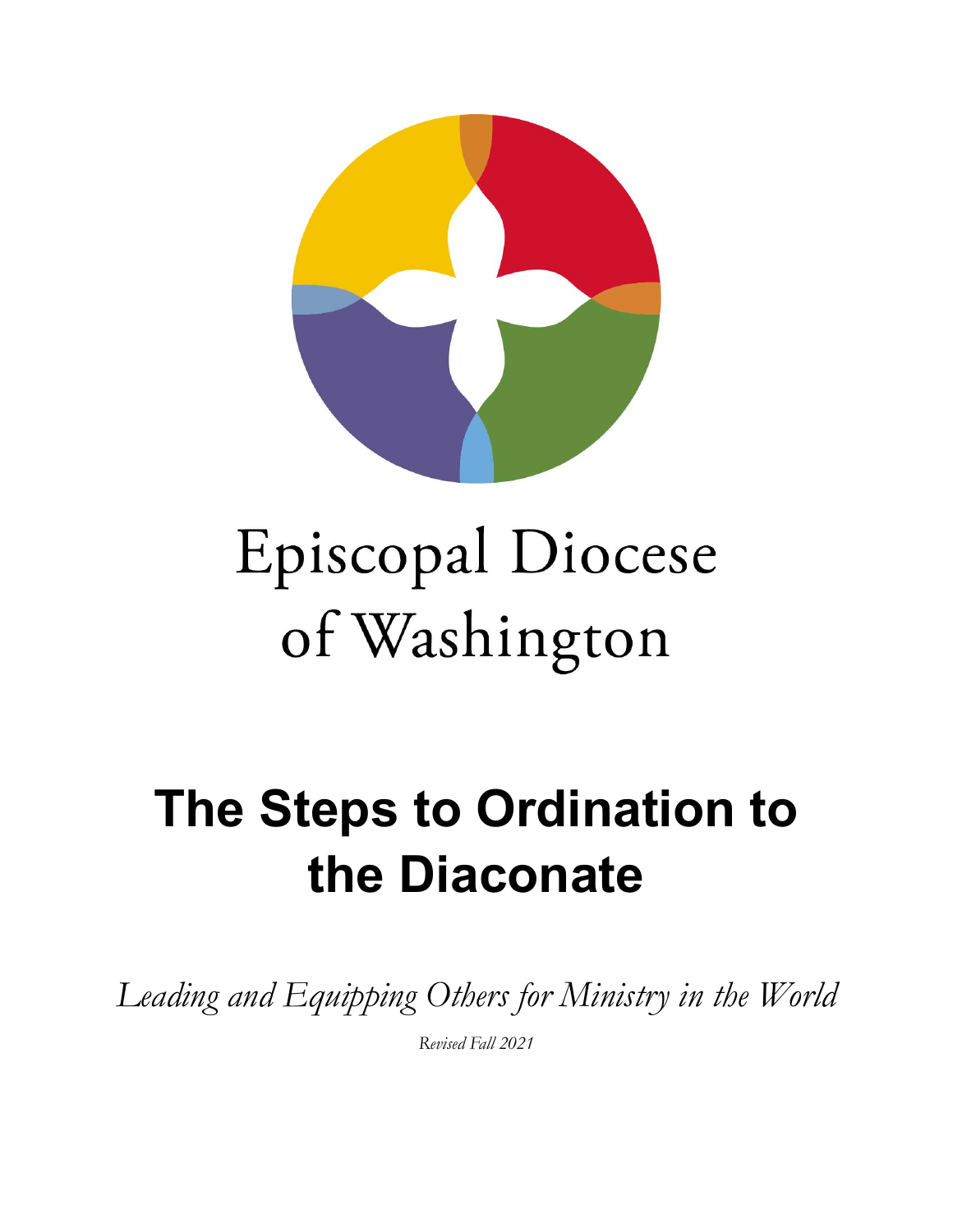To those members of the Episcopal Diocese of Washington who are seeking to discern if God is calling you to serve Christ in the Church in the ministry of the Diaconate, Welcome! All of us in the diocese are thankful for your openness to discerning this call to ministry. The process of discerning a call to ordination involves both your personal sense of vocation as well as the affirmation of the Church that you are called to such a ministry. The Bishop, the Commission on Ministry (COM), the Standing Committee and the Archdeacon are grateful for your willingness to share your sense of vocation with us. We are committed to making this process one that is marked by in-depth dialogue and faithful, spiritual discernment.

The Canons of The Episcopal Church govern the process of those seeking ordination into the ministry of Deacons and the following guidelines reflect how the Diocese of Washington uses those Canons in the process to ordination.

Before beginning the process of ordination to the diaconate, an aspirant (someone aspiring to ordination) must meet the following criteria:

- Be a confirmed member in Good Standing in the Episcopal Church.
- Have stable and good health both physically and mentally.
- Confirm that your community of faith affirms your call and is willing to commit itself to your preparation and contributing financially to that preparation.

# *What is the process I must follow as both the diocese and I discern a call for me as a deacon in the church?*

Your process will begin with your *Aspirancy*. The term Aspirancy or Aspirant, as it is referred to in the Canons, suggests that a person is aspiring to discern, or to know more deeply the vocation to which God is calling them. It is during this time that you will enter conversations with your priest to discuss a possible call to the diaconate. You will also be required to attend, along with your priest and at least one lay representative from your Episcopal community, a *Workshop Day on the Diaconate*. These workshop days are open to anyone exploring a call to diaconal ministry and serve as a time to explore your call to the diaconate and possibly begin the formal discernment process. Many things will happen during the Diaconal Workshop Day, such as:

- You will be welcomed into the discernment process.
- The Archdeacon will discuss the role of a deacon and explain what characteristics the diocese expects from a nominee for diaconal ministry.
- Your priest will meet with a representative from the diocese to discuss their role as a sponsoring priest.
- The lay representative(s) from your Episcopal community will meet with a representative designated by the COM (Commission on Ministry) to talk about the process in general and the role of the Local Discernment Committee. You will also be given the opportunity to

# **The Steps to Ordination to the Diaconate | Episcopal Diocese of Washington |1**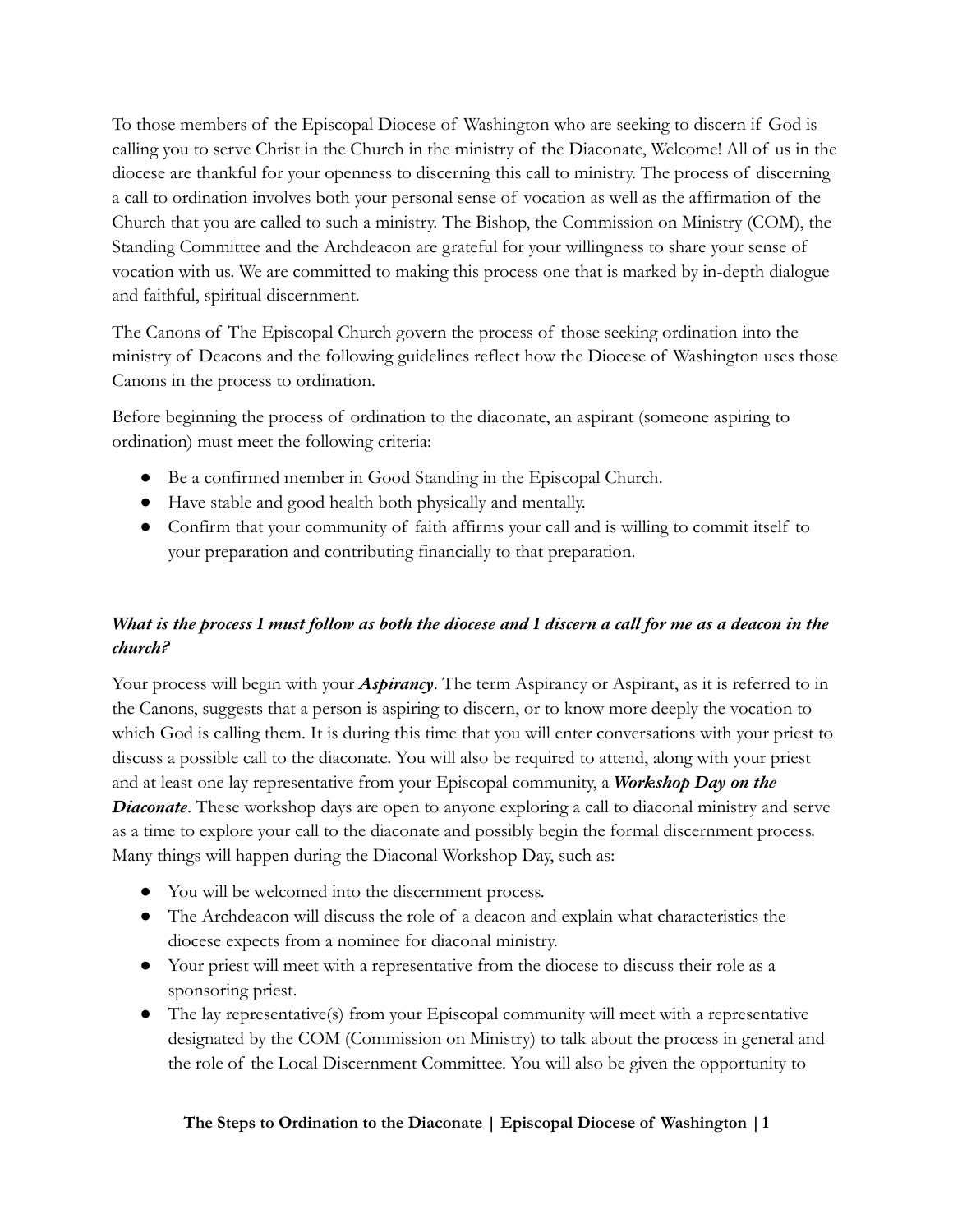meet with a deacon to further discuss the diaconate as you begin to enter a personal exploration of your call to ministry. As a group, gathered in the name of Christ, we will work together on a servant ministry experience framed in the Eucharist. You may have the opportunity to participate in the leadership of our worship together. At the end of the Diaconal Workshop Day, all the necessary forms to enter the Discernment Process will be distributed for you to take home as you begin prayerful consideration about formally entering the Process for Diaconal Ordination.

# *I've prayerfully considered my calling and want to move forward, what's next?*

After you have prayerfully considered your call to diaconal ministry and feel that you wish to become a nominee for diaconal ordination; you will complete the *Application to the Discernment Process*, an online form, and the *Nomination Form* (distributed at the Workshop Day on the Diaconate) and submit them to the diocese. Once the forms are received, you will be known as a *Nominee for Ordination*. For a minimum of the nextsix months, you will meet with a *Local* **Discernment Committee (LDC)** who will help you discern your call. Your priest will assist you in forming this committee. The LDC must comprise no fewer than three (3) and no more than six (6) members of your Episcopal community.

During this time, you will want to engage a *spiritual director* whom you feel comfortable with to help guide you throughout the ordination process, and perhaps beyond. You will also attend a minimum of three (3) services in a church that has a deacon so that you may observe the liturgical role of the deacon. As you continue to learn about and explore the role of a deacon in the Church and the world, you will be required to meet with a deacon in our diocese. This is an opportunity for you to ask questions to help you understand not only the role of a deacon, but also how you may be called to this ministry. Questions that may help you in your own discernment could be:

- How did you experience your call to diaconal ministry and has that call evolved over time?
- What is the real difference between diaconal ministry and that of the laity, or even the priesthood?
- What helped you clarify your call to ministry?
- During the discernment/formation/ordination process, what helped you the most to discern and grow in your call?
- Since being ordained a deacon, what has helped you grow as a Christian and better experience your vocation as a deacon?
- What has been the most joyful part of being a deacon for you? The hardest part? The most surprising part?
- How has being a deacon affected your family? Your job? What kind of sacrifices have you had to make to respond to and live out your call?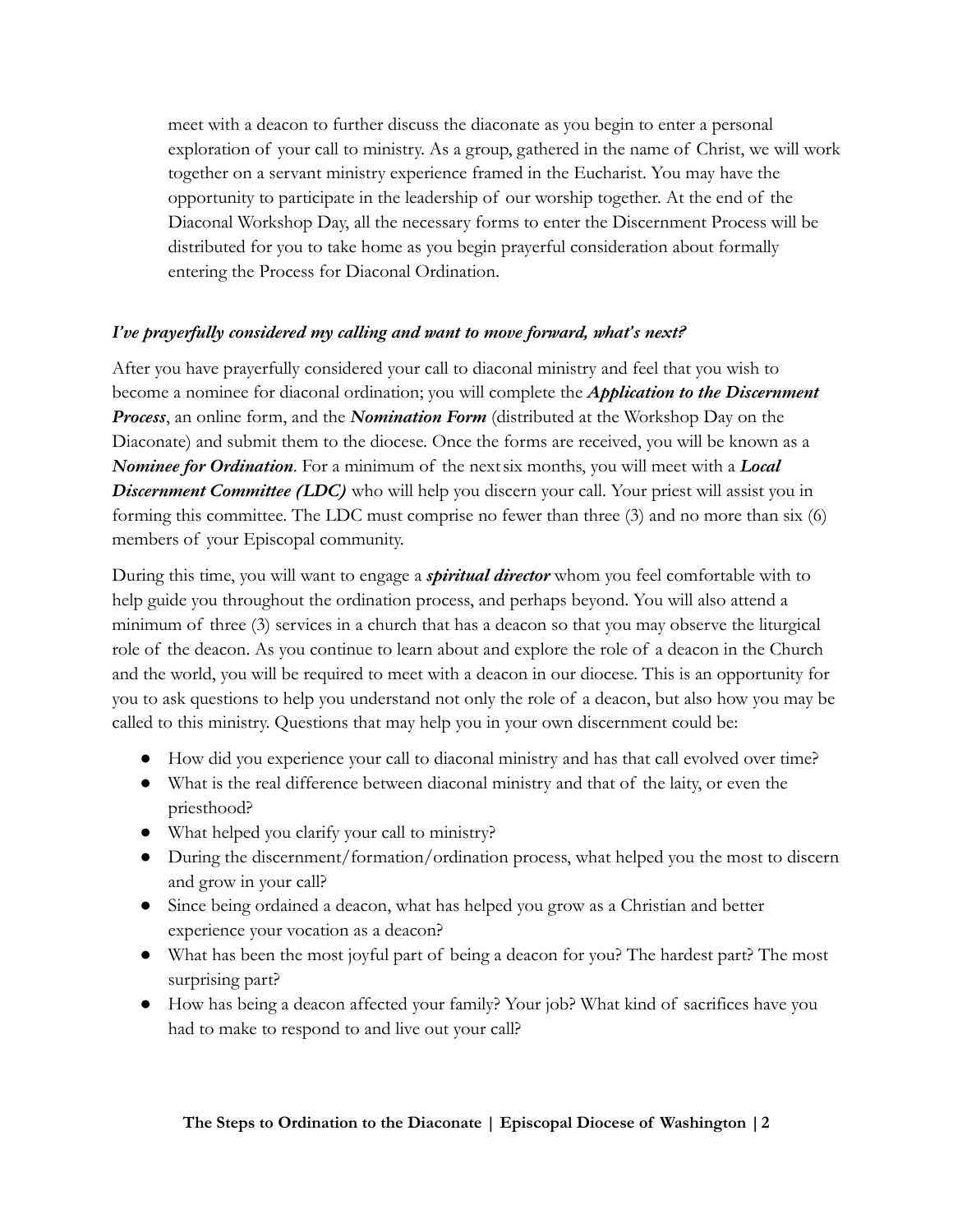You will also be required to submit a number of documents that share information about your education (formal and informal), and statements about your life, call, and spiritual journey. The forms and written materials that you are required to submit will be shared with you while you are engaged in conversations with the LDC. All of this is to help you in your continuing discernment and to assist those outside your Episcopal community to understand your call to the diaconate.

#### *What happens at the end of this period?*

After meeting with your priest and your Local Discernment Committee over the course of six months and completing the other requirements mentioned above, your priest, the LDC and the vestry of your Episcopal community must concur that they would support you in becoming a **Postulant** for ordination to the diaconate. It is recommended that the chair of your LDC and you meet with the vestry prior to submitting their support of your postulancy. Your priest will write a letter of recommendation to the COM and your vestry a letter of support. These are sent to the Archdeacon. The person serving as the Chair of your Local Discernment Committee will also be required to write a letter addressed to the Archdeacon. This letter must be signed by all the members of your LDC and will offer the LDC's recommendation of your call to the ministry of the diaconate. You will be given the opportunity to review the LDC's letter and must sign off on it. If you disagree with the recommendation of the LDC, you may take it back to your priest. The LDC chair will also submit a summary of the work of the committee outlining the dates and times of your meetings and the general information discussed in those meetings.

A sub-committee of the Commission on Ministry will do a full review of all the materials from you and those who are recommending you for postulancy. If the sub-committee believes that you have the potential for the diaconate ministry, you will be invited to a *Postulancy Discernment Retreat for the Diaconate*. If it is the finding of the COM thatyou are not to be recommended for Postulancy at this time, you will receive a letter indicating the reasons. The Archdeacon will also be available for further discussion if the nominee chooses. Should the Archdeacon deem it necessary, the Canon with oversight for Ordination may be called to participate in the conversation. If you are invited to the retreat, you will be interviewed by designees of the COM and by the Bishop regarding your call to the diaconal ministry, your educational qualifications, your psychological readiness (both for the process and for ministry), and your personal support system for a vocation as deacon. Through these interviews you may receive a decision from the Bishop and the COM that you be granted **Postulancy**. If you are not granted Postulancy at this time, the Archdeacon will contact you.

#### *What must I do if I am made a postulant?*

If you are granted Postulancy for ordination to the diaconate, you will be assigned a*Formation Mentor* from the COM. You must meet with your mentor at least once a quarter until your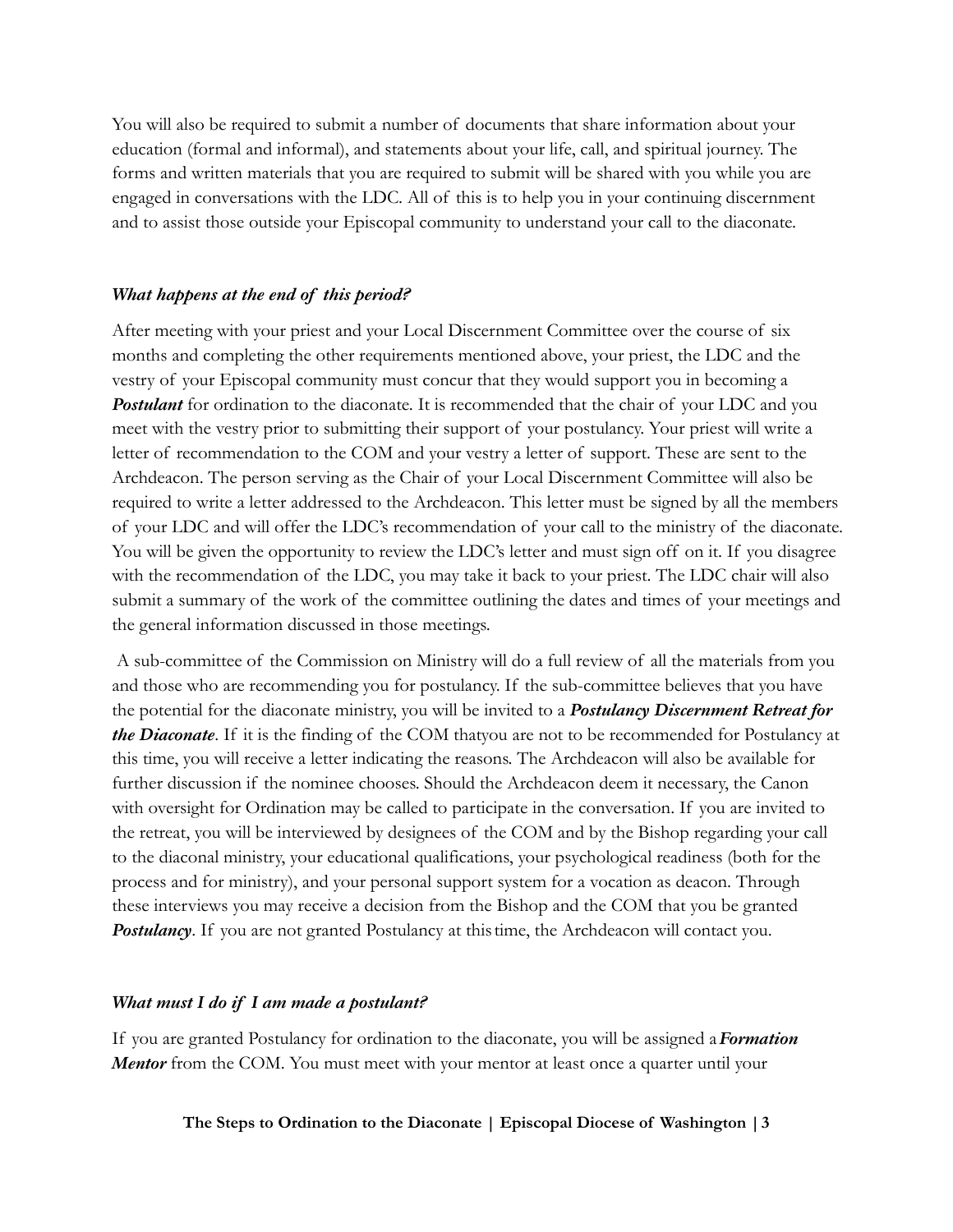ordination so that your mentor can follow your progress. You will also be required to communicate with the Bishop, by letter, four (4) times a year during what are called Ember Weeks. These communications serve as a way for you to reflect on your academic, diaconal, human, spiritual, and practical development. You will also enter the *Diaconal Formation Process* as outlined by the diocese. The formation process includes online classes and the Deacons School, which meets in-person. Included in this formation process are classes on various topics, two internships, and practicums in liturgics and preaching. The two nine-month internships take place in 1) a social service agency, which has been vetted and approved, and 2) a parish, with an ordained deacon as your supervisor.

# *What happens after Postulancy?*

When you have completed a minimum of half of the Diaconal Formation Process, you may submit an application to the Bishop for *Candidacy*. These steps are governed by the Canons of The Episcopal Church and as part of the application you must fulfill the following requirements:

- Submit an application that includes your date of admission as a Postulant.
- Submit a letter of support from your sponsoring Episcopal Community signed by at least two-thirds (2/3) of the Vestry or comparable body and by the clergy or other leader exercising oversight of the community.
- Seek attestation from the COM about your continuing formation.
- Meet with and receive the approval of the Standing Committee of the diocese.

The other requirements for Candidacy in the diocese and included in The Canons of the Episcopal Church are:

- *●* Completion of the*Safeguarding God's Children* training.
- Completion of Civil Requirements for reporting and pastoral opportunities for responding to evidence of abuse training.
- *●* Completion of the*Seeing the Face of God*training.

Following the Canons, you will also be required to pass a background check and have medical and psychological evaluations by professionals approved by the Bishop using forms prepared by the Church Pension Fund, and, if necessary or desired, a psychiatric referral. The costs for these are to be paid for by you and become a permanent part of your diocesan record. These must be completed within the 36 months prior to ordination.

Once your application for Candidacy is submitted, with all the required components, the Bishop will review it and may admit you as a Candidate for Holy Orders for the diaconate. If you are admitted as a Candidate, the Archdeacon, on behalf of the Bishop, will notify you, your Episcopal Community, the COM, the Standing Committee, and the director of your diaconal formation process of the date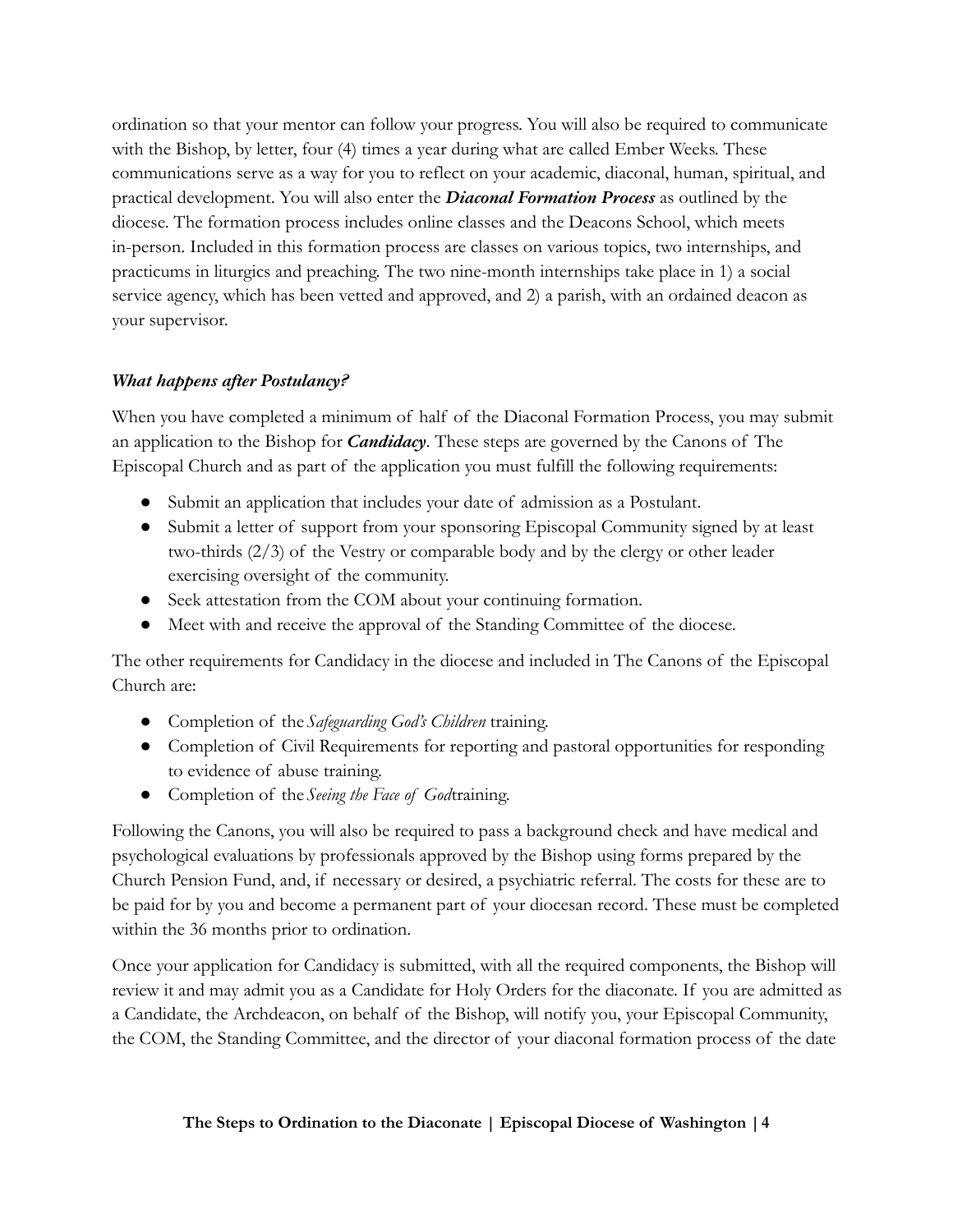you were admitted as a Candidate. If you are not admitted at this time, the Archdeacon will notify you and be available to meet with you, if you choose.

# *Once I am made a Candidate, then what?*

If you are admitted as a Candidate, you must then complete the process of formation for a deacon as established by the diocese. The canonical requirement of training in The Constitution and Canons of The Episcopal Church, and particularly Title IV will be included in this time of formation. At the end of your formation process you must be able to demonstrate basic competency in the areas of your academic study, including The Holy Scriptures, theology, and the tradition of the Church and competency in an understanding of the Diakonia and the diaconate. You must also demonstrate human awareness and understanding, spiritual development and discipline, and have completed a period of practical training and experience.

As you complete your formation as a deacon, you will be expected to maintain regular meetings with your spiritual director and will be evaluated by the Archdeacon and/or designees of the COM. You will also need to have the Archdeacon certify that you have completed your preparation and are ready for ordination and be recommended by the COM. You must be at least 24 years of age and a minimum of 18 months must have passed since your acceptance as a nominee.

# *Submitting your application for Ordination to the Diaconate*

Once the above is done you may submit your application for *Ordination*. Along with your application you must make sure to submit the following:

- A letter of support from your sponsoring Episcopal Community signed by at least two thirds  $(2/3)$  of the Vestry or comparable body and by the clergy or other leader exercising oversight of the community.
- An application that includes the date of your admission to both Postulancy and Candidacy.
- A report from the Archdeacon regarding your scholastic records in the subjects required by the Canons along with an evaluation and recommendation as to your personal qualifications for ordination to the diaconate.
- An attestation from the COM recommending ordination.

Once all parts of your application are received, the Archdeacon will provide them to the Standing Committee. It is the job of the Standing Committee to certify that the canonical requirements for ordination have been met. The Standing Committee will also certify that there are no objections to your ordination on medical, psychological, moral, or spiritual grounds. The Standing Committee may recommend you for ordination using the form of testimonial found in Canon III.6.c. and will present it to the Bishop who may then declare you an *Ordinand* awaiting ordination to the